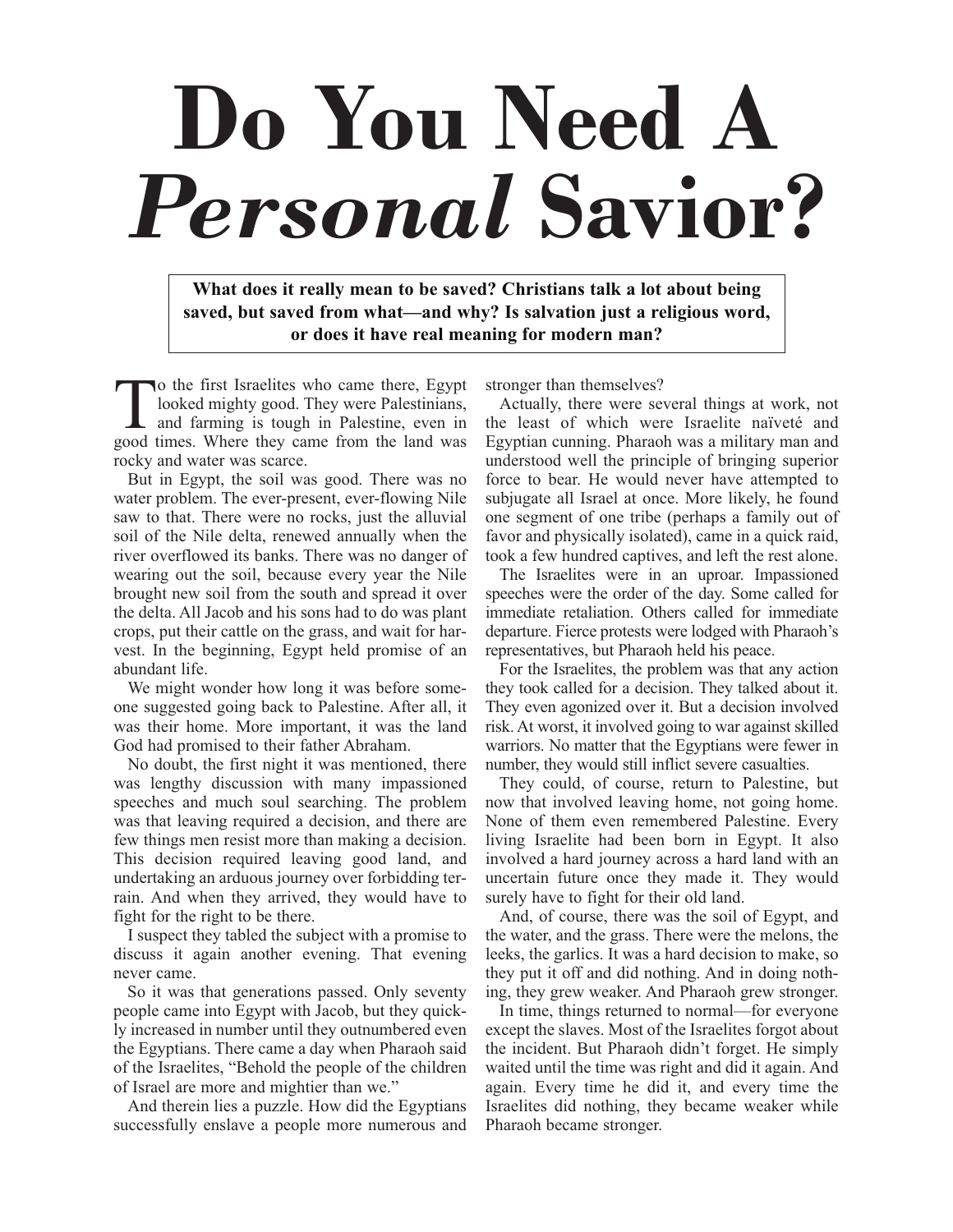Who knows, it may have taken a generation or two, but there came a point where the Israelites were no longer able to resist. They had compromised so long, avoided so many decisions; they were now taken captive at Pharaoh's will. He became their master in spirit as well as in body.

In the end, they were all slaves. For them, life was hard labor with no reward. There was no future, no hope. There was only work, fear, and violence. Slowly, they lost all self-respect and dignity. They became so weak, morally and physically, that they could stand by and watch the destruction of all their male children. In theory, they could fight back. They could even leave Egypt. But in reality they could not. They were too weak.

### **Egypt and Sin**

The analogy between Egypt and sin is compelling. Sin, like Egypt, can be very attractive in the beginning. It looks good, feels good, and fills the belly. It is often an easier, more pleasant alternative than doing right. It involves less sacrifice, less hardship, at least at the start. Best of all, you don't have to make any hard decisions.

But every time you fail to resist, you become weaker. In the end, it will make you a slave. You will have no more chance of leaving sin than Israel had of leaving Egypt.

In the early chapters of the book of Proverbs, Solomon uses the "strange woman" as a personification of sin. ("Personification" is a figure of speech in which a thing, quality, or idea is represented as a person.) It is not merely the adulteress that is under discussion. She is chosen because she makes an apt illustration of all sin: "For the lips of a strange woman drop as an honeycomb," Solomon warned, "and her mouth is smoother than oil, but her end is bitter as wormwood" (Proverbs 5:3). Sin can be sweet and easy to start, but Solomon had reason to know that it doesn't end that way.

He also knew how confusing sin can be: "Lest you should ponder the path of life, her ways are movable, that thou canst not know them." Sin doesn't want you to think and does what it can to keep you from making a decision. People rarely decide to sin. Nor do they decide not to sin. They just don't decide at all. They never get around to thinking about it. Sin, like Pharaoh, usually wins by default.

"Remove thy way far from her," Solomon continued, "and come not nigh the door of the house: Lest thou give thine honour unto others, and thy years unto the cruel. Lest strangers be filled with thy wealth; and thy labours be in the house of a stranger." In other words, lest you become a slave.

This is not because of what others will do to you because you have sinned. It is because of what sin itself will do to you. Sin, like a drug, is addicting.

# **Moses**

Moses was only a shepherd when God spoke to him from the burning bush. He was to become one of the greatest liberators in history. "I have surely seen the affliction of my people which are in Egypt," the Lord told him, "And I have heard their cry by reason of their taskmasters; for I know their sorrows; and am come down to deliver them out of the hand of the Egyptians ... Come now therefore, and I will send thee unto Pharaoh, *that thou movest bring forth my people the children of Israel out of Egypt*" (Exodus 3:7–10).

The liberation of Israel was not a result of their works. It was not a result of their goodness. It was a result of the goodness of God. God did not blame them for their plight though well He might have. Nor were there recriminations. God said to Moses, "I have heard. I have seen. I will send you to save them." *It is the earliest biblical example of salvation by grace.*

Most serious students of the Bible realize that Moses was a type of Christ. As Moses was sent to be a savior, so was Christ. But it seems that not so many students of the Bible realize what it really means to be a savior. Moses' salvation was immediate and real. Israel was saved from real physical danger, and they were saved *now*.

Yet there seems to be some confusion as to what Jesus saves us from, and when. Some students equate salvation with the forgiveness of sin. Repentance and baptism are the moment of salvation. Seen this way, salvation is a past act. Others equate ultimate salvation with the resurrection, citing Romans 5:9: "Much more then, being now justified by His blood, we *shall be saved* [future tense] from wrath through Him."

There are three things we need to understand about salvation. First, salvation is a process. In the Bible, it is spoken of in terms of the past, the present, and the future. We have been saved, we are saved, and we shall be saved.

Second, salvation is an act of God, not an act of man: "For by grace are ye saved, through faith; and that not of yourselves: it is the gift of God: Not of works, lest any man should boast" (Ephesians  $2:8-9$ ).

Third, there is a difference between being *forgiven of* our sins and being *saved from* our sins. We are saved, not only from the consequences of sin, but from *sin itself!* Israel needed more than freedom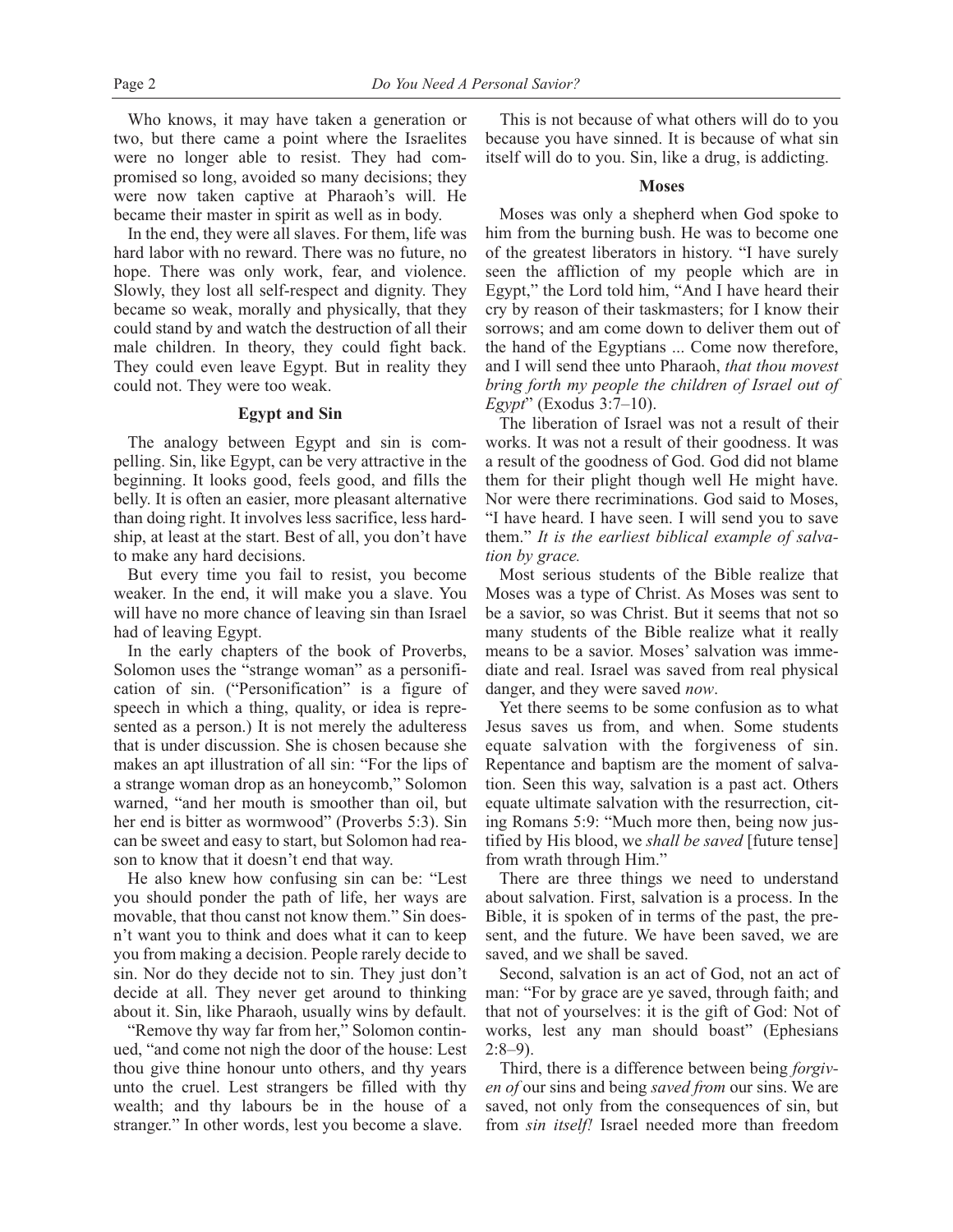from slavery. They needed to be out of Egypt and away from Pharaoh, *or they would soon be back in slavery again*.

## **The Slavemaster**

Paul was one of those New Testament writers who created a personification of sin. To Paul, sin exists in the world; it has a body; it rules, dominates, and controls. Being justified, forgiven of our sins, does not mean that sin goes away. The devil is still in the world. Sin still feels good and tastes better. Sin is still an easier path than righteousness. Unless we are truly liberated, sin can take us captive again.

The only liberation from sin is Jesus Christ.

In the fifth and sixth chapters of Romans, Paul sets forth in some detail a theology of sin and salvation. "For when we were yet without strength," he tells us, "in due time, Christ died for the ungodly" (Romans 5:6). Plainly, Christ's death was to accomplish something we had not the strength to do. We had not been strong enough to overcome sin. We were still classified as "ungodly" when Christ died for us.

"For scarcely for a righteous man will one die," Paul continues, "Yet peradventure for a good man some would even dare to die. But God commendeth His love toward us, in that, *while we were yet sinners,* Christ died for us." It was not a matter of our overcoming sin to qualify for His sacrifice. We are characterized as weak, helpless sinners for whom Christ died.

But Paul doesn't stop there: "Much more then, being now justified by His blood, we shall be saved from wrath through Him. For if, *when we were enemies*, we were reconciled to God by the death of His Son, much more being reconciled, we shall be saved by His life" (Romans 5:9–10). Not only were we weak and helpless, *we were enemies*.

There was only one result for people like us. We had to die. The law demanded it and the prophets confirmed it: "The soul that sinneth, it shall die" (Ezekiel 18:20). Sin, Paul tells us, actually used the law to destroy us: "And the commandment, which was ordained to life, I found to be unto death. For sin, taking occasion by the commandment, deceived me, and by it slew me" (Romans 7:10–11). The law actually made out a death warrant called "the handwriting of ordinances that was against us" (Colossians 2:14). This is a special term in the Greek language specifying a handwritten document spelling out an indebtedness—in this case, the wages of sin.

So we are presented with the picture of sin using

the righteous law of God, making it our enemy, enslaving us, and ultimately destroying us with it.

In the days when slavery was practiced in America there were many slaves who tried to escape. A few made it, but most were run down with dogs and returned to their masters. But there might have been a way. Suppose you were the slave and we decided to *fake your death*. Suppose we killed a pig, splattered some of its blood around, and then nailed it in a coffin. We could explain to the slave master how you had been killed, and then we could bury the pig with much lamentation and weeping. You could even hide nearby and watch your own funeral.

And then you could leave with no fear of pursuit, no dogs tracking you down, no men on horseback with guns and whips. They all believe you are dead. You can take on a new identity, a new life. You are free!

Believe it or not, this is what happens when we are baptized: "Know ye not, that so many of us as were baptized unto Jesus Christ were baptized into His death: Therefore we are buried with Him by baptism into death: that like as Christ was raised up from the dead by the glory of the Father, even so we also should walk in newness of life. For if we have been planted together in the likeness of His death, we shall be also in the likeness of His resurrection: Knowing this, that our old man is crucified with Him, that *the body of sin might be destroyed,* that henceforth we should not serve sin. *For He that is dead is freed from sin*" (Romans 6:3–7).

When Israel had been "baptized in the Red Sea," when they had crossed and the sea had closed behind them, then and only then were they free of Egypt and Pharaoh. There was no more pursuit. They were *free.* Just so, when the Christian goes through the waters of baptism, he is a new man in Christ. Sin can no longer reign over him. In Paul's words, "For sin shall not have dominion over you: for ye are not under the law, but under grace" (Romans 6:14).

Without Christ, a man has as much chance of being free of sin as Israel had of being free of Egypt. He has about as much chance as the simpleton in Solomon's proverb: "I looked through my casement, and beheld among the simple ones, I discerned among the youths, a young man void of understanding, passing through the street near her corner; and he went the way to her house, in the twilight, in the evening, in the black and dark night: and, behold, there met him a woman with the attire of an harlot, and subtil of heart" (Proverbs 7:6–10).

Solomon personifies sin with this woman, because he can find no better model. How much